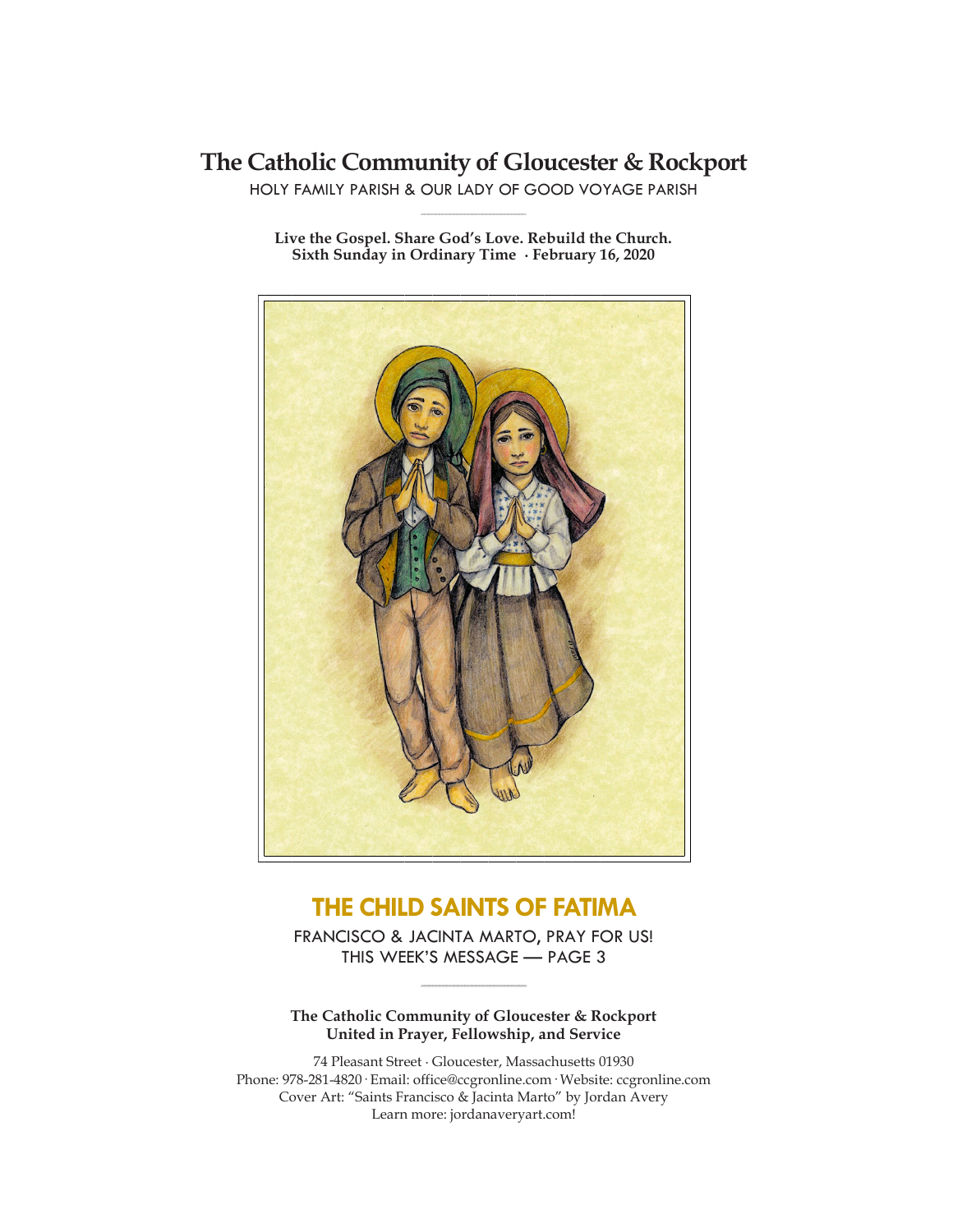#### **CALL TO PRAYER \_\_\_\_\_\_\_\_\_\_\_\_\_\_\_\_\_\_\_\_\_**



# **Praying with the Child Saints of Fatima**

## BY POPE FRANCIS

On February 20th, the Roman Catholic Church celebrates the Feast of Saints Francisco Marto and Saint Jacinta Marto, who answered the call to discipleship and were blessed to receive and share the miracles of Our Lady of Fatima with the whole world. Pope Francis who consecrated his papacy to Our Lady of Fatima knows that discipleship is never easy. It is the work of holiness, the work of redemption and sacrifice, the work of everyday saints. As part of a beautiful prayer he wrote for the centennial celebration of Fatima, the Holy Father encourages our efforts through the intercession of the Blessed Mother:

> Hail, Mother of our Lord Jesus Christ, Virgin Mary, Queen of the Rosary, blessed are you among all women! Prophecy of the Father's Merciful Love, teacher of the Son's Good News, sign of the Holy Spirit's burning power, teach us, in this valley of joy and sorrow, the eternal truths that the Father revealed to these little ones, Francisco and Jacinta Marto.

> Show us the strength of your protective mantle. In your Immaculate Heart, be a refuge for sinners, and the pathway that leads to God. United with our brothers and sisters in faith, hope, and love, we give ourselves to you.

United with our brothers and sisters we consecrate ourselves to God. And at last, wrapped in the light that comes from your blessed hands, we will give glory to the Lord forever and ever. Glory to the Father, to the Son, and to the Holy Spirit; as it was in the beginning, is now, and will be forever. Amen.

Saints Francisco and Jacinta Marto, pray for us! Our Lady of Fatima, pray for us!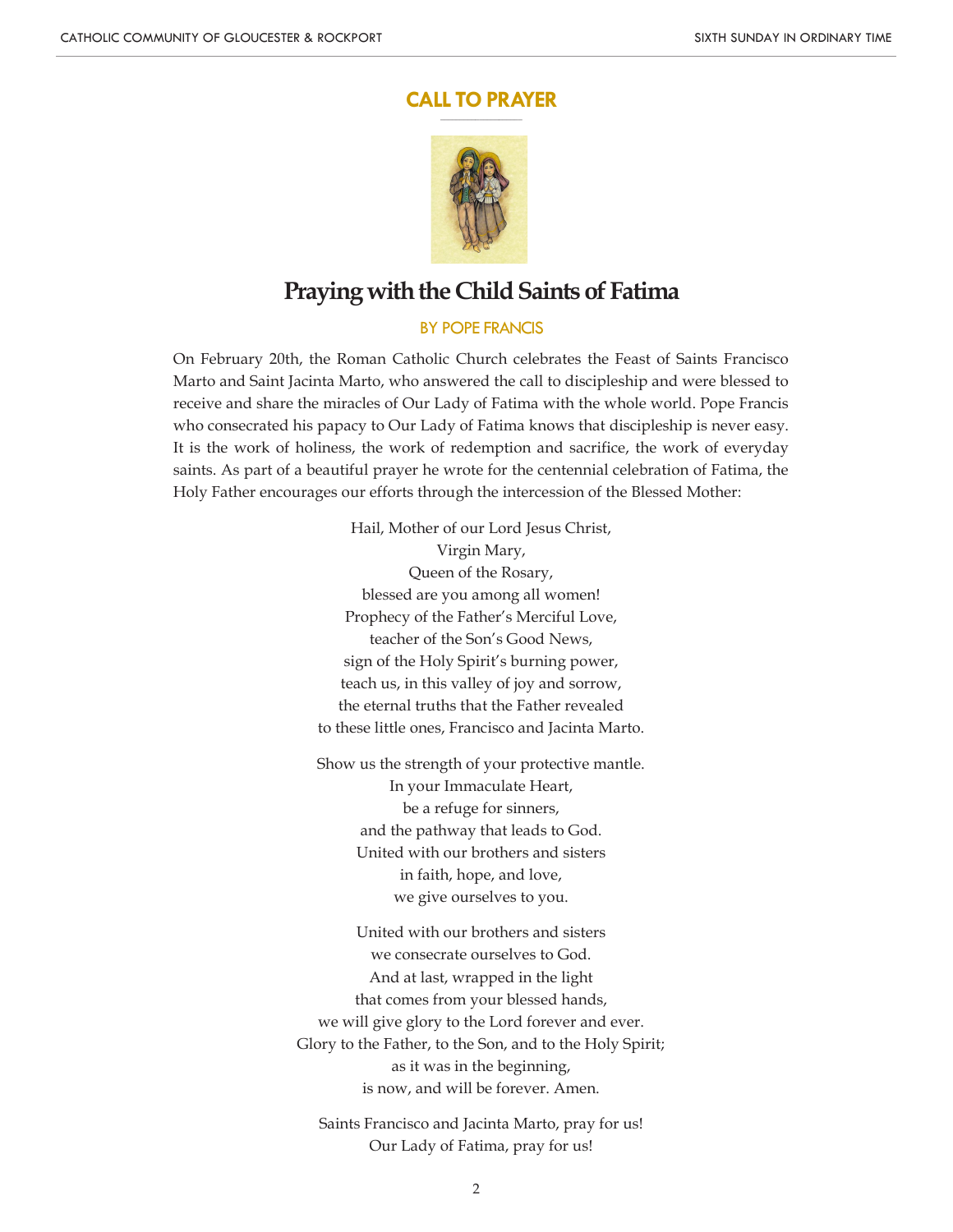#### **THIS WEEK'S MESSAGE \_\_\_\_\_\_\_\_\_\_\_\_\_\_\_\_\_\_\_\_\_**

## **The Child Saints of Fatima**

#### BY CLIFF GARVEY

Most of us already know the story of what happened in the small village of Fatima in Portugal. During the spring and summer seasons of 1916, three young children are tending a small herd of sheep when they are visited three times by an angel who teaches them to pray, engage in acts of penance for the sake of souls, and spend time with the Blessed Sacrament. The children are Lucia dos Santos and her cousins, who are brother and sister, Francisco Marto and Jacinta Marto. The children follow the angel's direction with dedication and fervor. They begin to forsake the few frivolities of their childhood in order to pray and adore the Lord.

One year later, in 1917, the children are again tending their flock when they are visited by the Blessed Virgin Mary who is described as "brighter than the sun, shedding rays of light that are clearer than a crystal goblet filled with the most sparkling of waters." She carries a rosary and wears a white mantle that shimmers with gold. She tells the children to devote themselves to God and pray the Rosary each day for the intention of peace in the world. By the end of that summer, the children are visited five times by the Blessed Mother. In short, she calls them to pray, sacrifice for others, prepare to suffer, and trust in the promise of heaven.

One hundred years ago this month, Jacinta Marto passed from this life. Her brother died almost one year before her. They are now canonized and venerated as patron saints of children, the persecuted, and the sick. These child saints continue to captivate us because they seem so real, so much like us: real people, flesh and blood, holy and imperfect. Their eyes and ears were open. Their hearts and minds were open. Indeed, they were entirely open and accepting of Our Lady's miraculous appearance and her message. And then there's this: Francisco and Jacinta suffered; but they trusted in the Blessed Mother; and they made peace with the blessing and brevity of the shortness of life on earth and the promise of eternal life in heaven.

Saints Francisco and Jacinta Marto teach us that prayer, suffering, and healing go together. They are like water and wetness, sunshine and daylight, little dogs and the meaning of life. They teach us that we cannot be healed in body, mind, or spirit without good works and perseverance in prayer. They teach us to open our hearts and minds to the Lord's presence in our lives, the Lord's active and effective movement in our lives, and the Lord's hard and amazing grace in our lives. They teach us that prayer, love, and healing are thus transactional. When we pray and love others, when we make peace with others, and when we suffer for God's sake or for the sake of others, we can make real progress toward our heavenly home.

It is not about 'offering it up.' It is about offering it all. It is about offering everything. It is about giving ourselves completely as gifts of love to God and God's family. In this way, our prayer is our relationship with God and how that relationship comes alive in our relationships with others. Our suffering, in whatever form it takes, can become like the pain associated with good, hard work or vigorous exercise; the work of living well, loving deeply, and giving ourselves wholly over to God's plan for our lives — no matter how long or short those lives may be. Healing happens when we respond to God in our lives. Healing happens when our prayers have strong legs and broad shoulders; when our prayers carry us and carry others closer to God. This week, let us ask the Saints Francisco and Jacinta Marto to teach us how to give, how to suffer, how to pray, and how to heal — both ourselves and each other.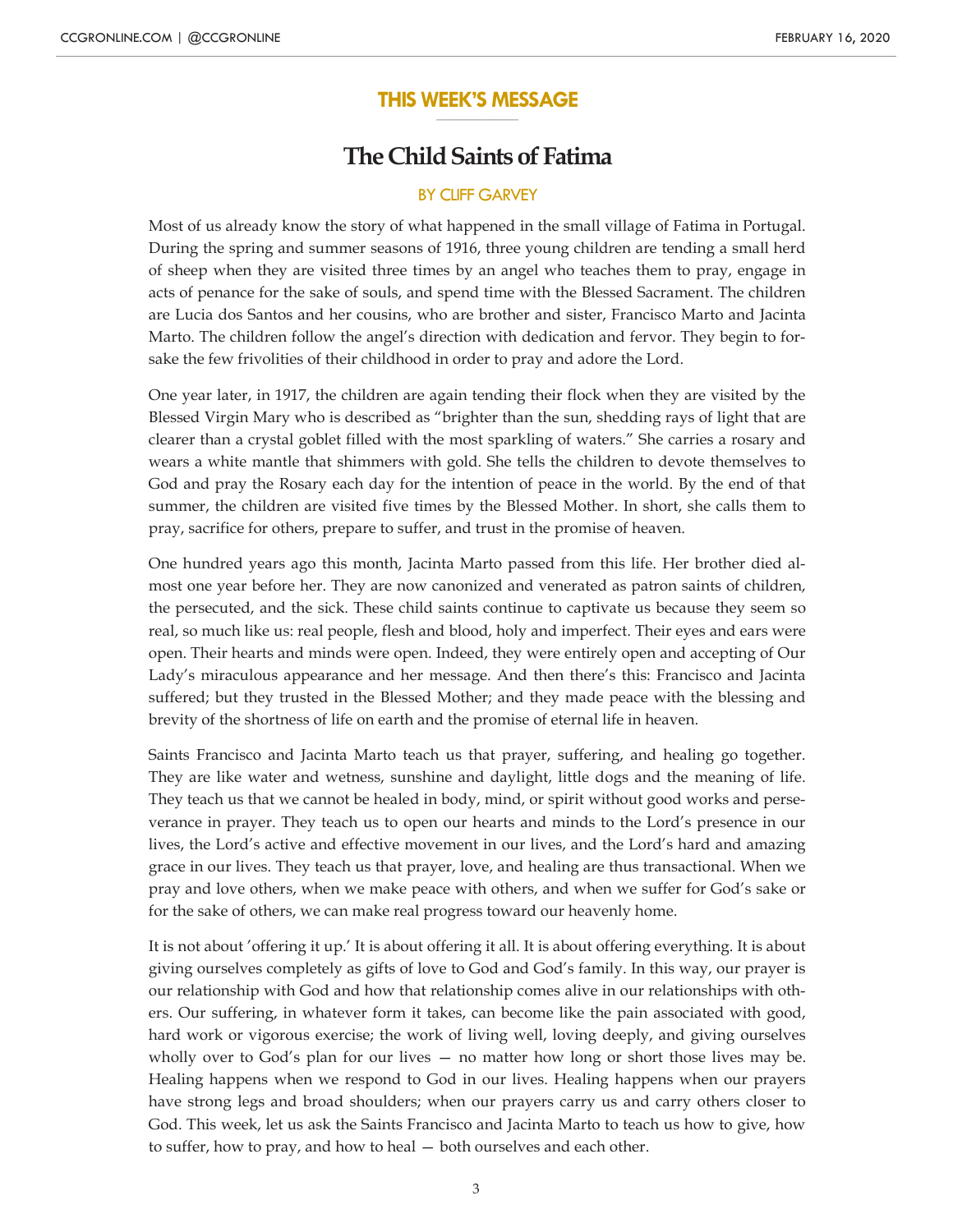#### LIVING **GOSPEL** LIVING **JESUS \_\_\_\_\_\_\_\_\_\_\_\_\_\_\_\_\_\_\_\_**



## CATHOLIC KIDS CAMP **THE WAY OF THE CROSS** BEGINS TUESDAY, FEBRUARY 18TH AT 8AM

The Catholic Community of Gloucester & Rockport is pleased to announce that all children (ages 5 through 11) are invited to participate in our next Catholic Kids Camp: Living Gospel, Living Jesus from Tuesday, February 18th through February 21st from 8:00am until 12:00pm in Our Lady of Good Voyage Church. During this exciting week of fun, fellowship, and prayer, our young disciples will encounter the men and women who met Jesus on the Way of the Cross. Our learning plan features active and engaged participation in games, music, prayer, skits, and craft projects. Here's our schedule for the week:

> Day I: Tuesday, February 18th Pilate and the Temple Leaders

Day II: Wednesday, February 19th Veronica & Simon

Day III: Thursday, February 20th The Soldiers and the Women of Jerusalem

Day IV: Friday, February 21st Mary, John, and Joseph of Arimathea

Each day of our Catholic Kids Camp will begin with Mass at 8:00am in Our Lady of Good Voyage Church. All parents, grandparents, and guardians are encouraged to join us! After Mass, Betsy Works and a team of volunteers will lead the children to Our Lady's School for a faith-filled and fun-filled morning of activities, learning, and good times with friends both old and new. Catholic Kids Camp is an exciting educational program that you children and grandchildren will love!

The tuition for this innovative youth faith formation program during the winter school vacation is just \$30 per child for the entire week. Scholarships are available for those families that cannot afford tuition. In addition, adults and children (age 12 and up) are welcome to join us as volunteers and will be much appreciated! Registration forms are available at ccgronline.com/formation. For more information about youth faith formation in the Catholic Community of Gloucester & Rockport, please contact Betsy Works at 978-281-4820 or bworks@ccgronline.com. Save the dates! Spread the word! Please join us! All are invited! All are welcome!

#### **PRAYER, FELLOWSHIP & SERVICE \_\_\_\_\_\_\_\_\_\_\_\_\_\_\_\_\_\_\_\_**

### **THE LEGION OF MARY Wednesdays at 4:00pm**

Each week, members of the Legion of Mary from both Holy Family Parish and Our Lady of Good Voyage Parish reach out to our disabled, elderly, homebound, and sick fellow parishioners. They visit people in their homes and apartments, hospitals and nursing homes. They pray together, offer companionship and friendship, and share God's love, mercy, and consolation with those among us who are too often lonely and forgotten.

Every Wednesday afternoon at 4:00pm, the Legion of Mary meets in our parish center (located at 74 Pleasant Street in Gloucester) to pray the Rosary, share their faith experiences, and participate in a period of formation under the guidance of their spiritual directors. For more information about the Legion of Mary and its good work in the Catholic Community of Gloucester & Rockport, please contact Sue Demetri at sdemetri2000@yahoo.com or leave a message at 978-281-4820. The Legion of Mary warmly welcomes new members! Please join us!

### **SAINT VINCENT DE PAUL SOCIETY Help Us Help Others!**

The Saint Vincent de Paul Society is an international organization dedicated to responding to any request from any person or family in need. Here on Cape Ann, we work from Holy Family Parish and Our Lady of Good Voyage Parish to serve the poor and needy. Our Clothes Closet is open on Saturdays from 10:00am until 1:00pm. And our Food Pantry is stocked with non-perishable foods. Donation baskets are located at the entrances of our churches. The Food Pantry needs these items:

> Assorted Canned Soups & Vegetables Boxed Cereal· Boxed Hot Cereals Beef Stew· Chef Boyardee Canned Tuna· Chicken & Tuna Helper Chips, Cookies, Crackers, and Snacks Pasta & Sauce· Ramen Noodles· Rice-a-Roni Pancake Mix & Syrup· Peanut Butter & Jelly

Donation envelopes are located at the entrances of our churches. Donations can be placed in the offertory basket or mailed to us. Checks should be made payable to the Saint Vincent de Paul Society. Meetings are held on the second Wednesday of each month at 4:00pm in Our Lady's Hall. The Saint Vincent de Paul Society warmly welcomes new members and volunteers! For more information, please contact Harry Miller at 978-281-2701 or Barbara Frontiero at Barbara.Frontiero@gortons.com. If you or your family needs our assistance, please contact us at 978-281-8672. Thank you for your ongoing and generous support of the Saint Vincent de Paul Society!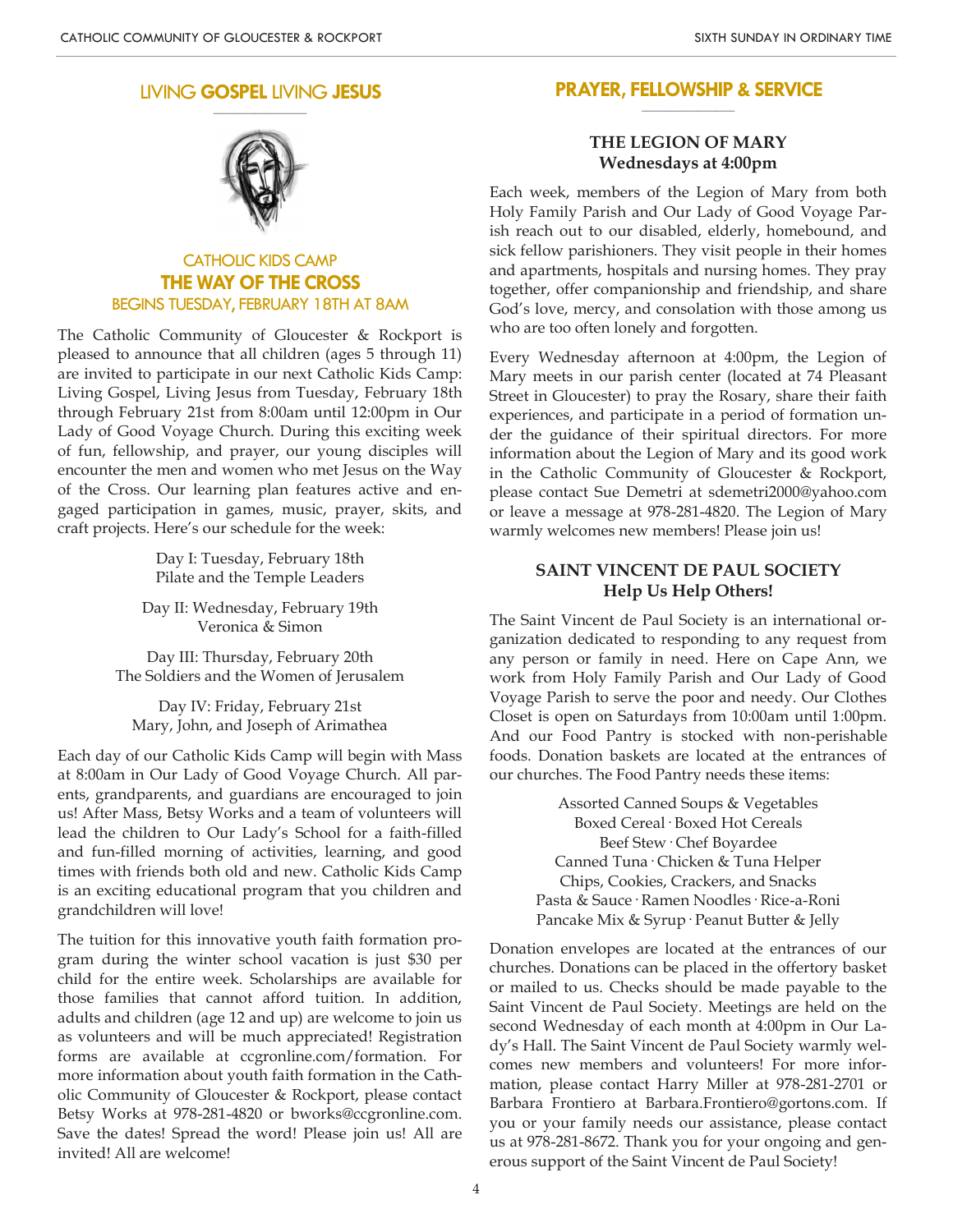#### **PRAYER, FELLOWSHIP & SERVICE \_\_\_\_\_\_\_\_\_\_\_\_\_\_\_\_\_\_\_\_**

## **PASTOR'S NOTE BLESSINGS & CHALLENGES Helping Us to Help Others**

As I greet people before Masses each weekend, I see fellow parishioners bringing donations of food to help stock the Saint Vincent de Paul Society's Food Pantry. These parishioners are young and old. Some are affluent and some struggle to make ends meet. Sometimes the donation is a box of cereal, a few cans of soup, or jars of peanut butter and jelly. Sometimes the donations are larger. Recently, the pantry received donations of four cases of soup and thirty jars of pasta sauce. Whatever the gift and whomever the giver, these donations manifest our ongoing commitment to living the Gospel by taking care of needy families in our own neighborhoods.

In addition to tangible gifts of food or funds, our parishioners also give of themselves in other ways. Members of the Saint Vincent de Paul Society visit the poor, assess their needs, and strive to do what we can (given our limited resources) to help out. Members of the Legion of Mary (along with other parish volunteers) visit the sick, the homebound, and the left behind. They visit the elderly in their homes, in assisted living and nursing care facilities, and in memory care units. They sit with them, pray with them, and talk with them. They listen, share a kind word, and wipe away tears. These devoted volunteers embody our mission to share God's love and mercy day by day, person to person.

Serving the poor and the sick is an essential part of our ministry and witness here in the Catholic Community of Gloucester & Rockport. We are sincerely grateful for every dollar, every donation of food, and every hour offered in volunteer service to local families and fellow parishioners in need. At the same time, because this culture of generosity is under attack by the forces of greed and corruption, we need your help more than ever. Each and every one of our parish ministries needs volunteers!

What can you do? What can we do together? What if every person who reads this message volunteers one hour each month with a parish ministry or service organization? What if every person who comes to church gives one extra dollar or two every week? What if every person who joins us for Mass gives a donation to the Saint Vincent de Paul Society or remembers one of our parishes in their will? What if each and every one of us, regardless of our ability to give or serve, offers an extra prayer for our pastoral team and parish volunteers? Just imagine what we can accomplish together, always together, when we choose to love, to give, and to do what we can! Peace, blessings, and heartfelt thanks to all for your generosity, prayers, and good works! — Father Jim

#### LIVING **GOSPEL** LIVING **JESUS \_\_\_\_\_\_\_\_\_\_\_\_\_\_\_\_\_\_\_\_**



## LENT DAY OF PRAYER & REFLECTION **THE CALL OF LEVI** SATURDAY, FEBRUARY 29TH - BEGINS AT 8AM

Pope Francis once said: "In the name of Saint Francis, I say to you: I have neither gold nor silver to give you, but something more precious, the Gospel of Jesus." In this spirit of growing closer to Christ and to each other through the holy scriptures, all parishioners, friends, and guests are invited to join Father Jim and Cliff Garvey for a "Lent Day of Prayer & Reflection: The Call of Levi" on Saturday, February 29th from 8:00am until 12:00pm in Our Lady of Good Voyage Church.

During this four-hour mini-retreat, we will pray with and reflect on Christ's call to Levi and to all sinners: "Follow me (Luke 5:27)." In addition, we will discuss the Lord's admonition to the Pharisees: "I have not come to call the righteous to repentance but sinners (Luke 5:32)." Overall, we will explore in some real depth the universal themes of discipleship, forgiveness, and God's love for all people: no matter who they are, what they've done, or where they're from. This special day of prayer and reflection will proceed according to the following schedule:

Celebration of Holy Mass at 8:00m Reflection I & Faith Sharing at 9:00am Eucharistic Adoration & Rosary at 10:00am Reflection II & Faith Sharing at 11:15am Angelus & Closing Prayers at 12:00pm After our scheduled program, all are invited to join us for

a simple and delicious potluck lunch. Throughout the morning, there will be scheduled breaks and time for faith sharing, fellowship, and questions. Coffee, tea, bottled water and refreshments will be served.

Our Lent Day of Prayer & Reflection is part of the Catholic Community of Gloucester & Rockport's year-long series: Living Gospel, Living Jesus. If you would like to join us for this special event, please contact Cliff at 978-281- 4820 or cgarvey@ccgronline.com. Save the date! Spread the word! Bring a friend! All are invited! All are welcome!

### **THE POPE VIDEO**

Pray with Pope Francis every month! Watch now at ccgronline.com!